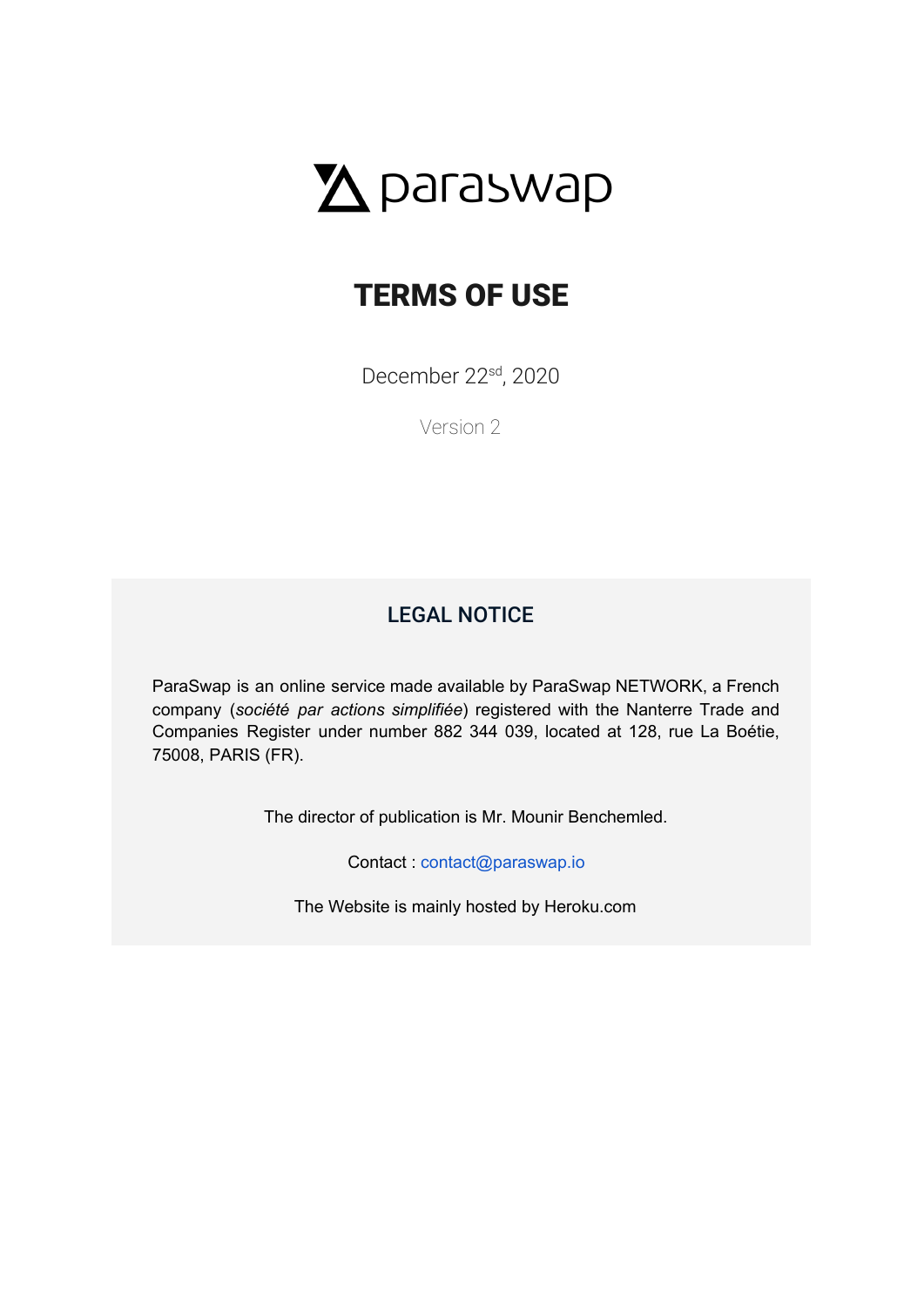# <span id="page-1-0"></span>TABLE OF CONTENTS

| <b>LEGAL NOTICE</b>                               | 1              |
|---------------------------------------------------|----------------|
| <b>TABLE OF CONTENTS</b>                          | $\mathbf 2$    |
| <b>Definitions</b>                                | 3              |
| <b>Foreword</b>                                   | 4              |
| <b>Services</b>                                   | 5              |
| Scope                                             | 5              |
| Swap                                              | 5              |
| Swap and pay                                      | 5              |
| Earn                                              | 5              |
| ParaSwap Pool                                     | 6              |
| Price alert                                       | 6              |
| Support                                           | 6              |
| <b>User's Wallet</b>                              | 6              |
| <b>API Availability</b>                           | $\overline{7}$ |
| <b>Liability of the User</b>                      | 7              |
| <b>No warranties</b>                              | 8              |
| Nature of the Service                             | 8              |
| Nature of the information provided on the Website | 8              |
| Accessibility of the Website                      | 9              |
| <b>Liability of Company</b>                       | 9              |
| Limitation of liability                           | 9              |
| <b>Exclusion of liability</b>                     | 9              |
| Insurance                                         | 10             |
| <b>Intellectual property</b>                      | 10             |
| <b>Privacy policy</b>                             | 11             |
| <b>Hyperlinks</b>                                 | 12             |
| <b>Amendment</b>                                  | 12             |
| <b>Non-waiver</b>                                 | 12             |
| <b>Complaints and support</b>                     | 13             |
| Jurisdiction and applicable law                   | 13             |
| Applicable law                                    | 13             |
| Dispute and Mediation                             | 13             |
| Jurisdiction                                      | 14             |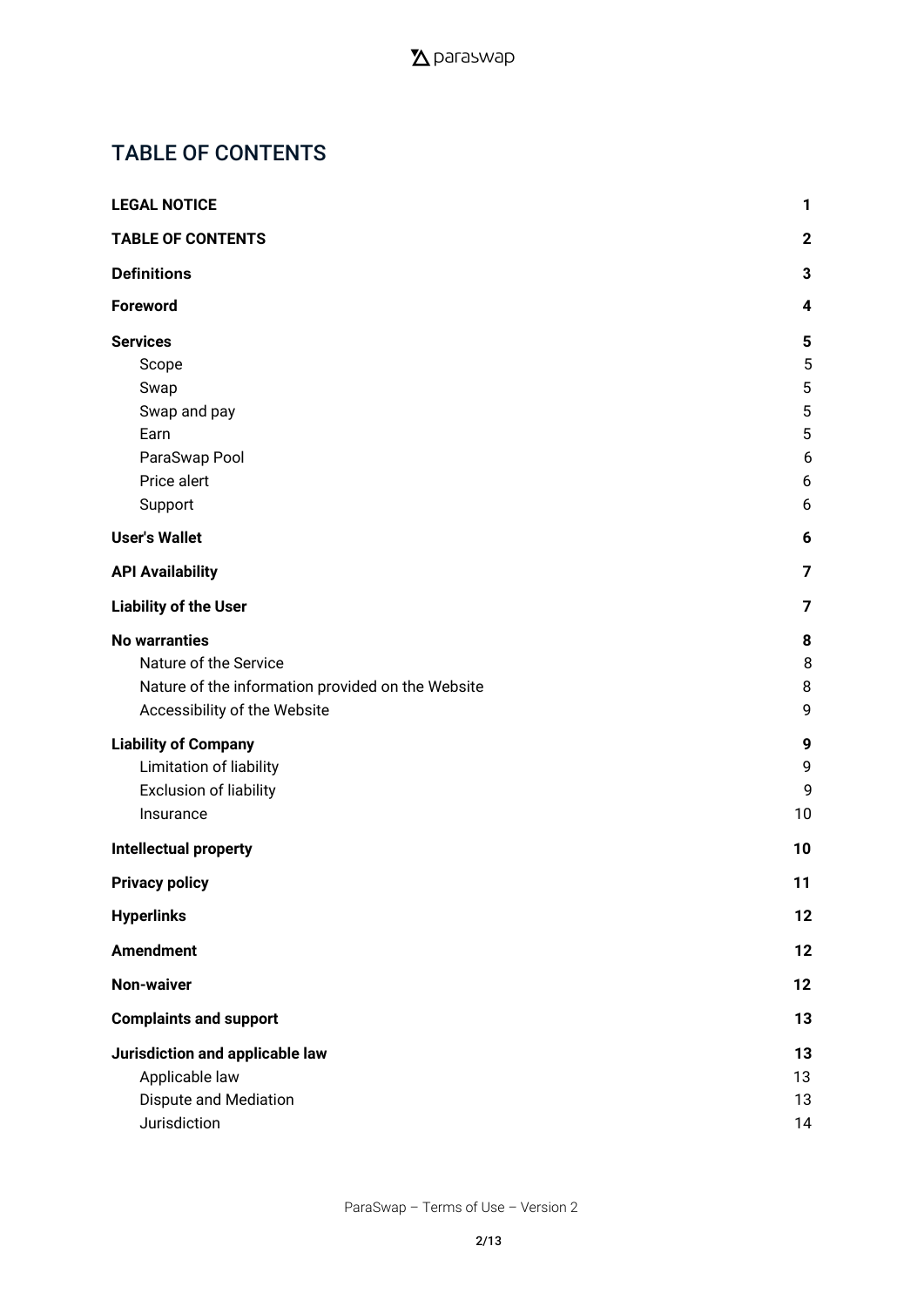# <span id="page-2-0"></span>1. Definitions

| <b>API</b>                            | Refers to the Application Programming Interface ("API") that allow its user to<br>integrate the Service in its own Third-Party Service.                                                                                                                                 |
|---------------------------------------|-------------------------------------------------------------------------------------------------------------------------------------------------------------------------------------------------------------------------------------------------------------------------|
| Company                               | Refers to ParaSwap NETWORK, a French company (société par actions<br>simplifiée) registered with the Nanterre Trade and Companies Register under<br>number 882 344 039, located at 128, rue La Boétie, 75008, PARIS (FR), who<br>operates the Services and the Website. |
| Cryptocurrency                        | Refers to any utility token or digital asset designed to work as a medium of<br>exchange on blockchain and available through the Services.                                                                                                                              |
| <b>Currency</b>                       | Refers to any currency being legal tender (euro, dollar, etc.).                                                                                                                                                                                                         |
| <b>Intellectual</b><br>Property (IP)  | Refers to patents, rights to inventions, copyrights, trademarks, trade names,<br>domain names, database names, software programs and any other<br>intellectual property rights of Company or licensed to Company.                                                       |
| <b>Partnership API</b>                | Refers to the API selected by the User with the sharing revenue feature,<br>whose utilization is subject to adherence to the specific provisions included in<br>these T&Cs.                                                                                             |
| <b>Third-party</b><br><b>Services</b> | Refers to services not directly operated by Company but used to provide the<br>Services such as decentralized exchanges where the User's orders are<br>executed through the Services.                                                                                   |
| <b>Section</b>                        | Refers to a numbered paragraph section of these Terms.                                                                                                                                                                                                                  |
| <b>Services</b>                       | Refers to all the services provided by Company on its Website or through the<br>API.                                                                                                                                                                                    |
| <b>Terms of Use</b><br>(Terms)        | These Terms of Use constitute a legally binding agreement (hereinafter, the<br>"Terms") between you and Company (as defined above) governing your<br>access to and use of the Website and all associated Services.                                                      |
| <b>Third-Party</b><br><b>Services</b> | Refers to the services not operated by Company, but used to provide content<br>or additional features to the Users such as payment services, content on<br>Players, marketing materials, marketplaces of Collectibles, access to the<br>blockchain, etc.                |
| Wallet                                | Refers to the Cryptocurrency Wallet of the User and under his/her sole<br>control.                                                                                                                                                                                      |
| Website                               | Refers to the website paraswap.io including any subdomains thereof, and<br>any other websites through which Company makes its Services available.                                                                                                                       |
| <b>User</b>                           | Refers to any natural person who is at least eighteen (18) years old or legal<br>person using the Services or visiting its website with a full legal capacity and<br>who is not acting for purposes relating to his/her trade, business, craft or<br>profession.        |
| You, Your,<br>Yourself                | Refers to you as a User.                                                                                                                                                                                                                                                |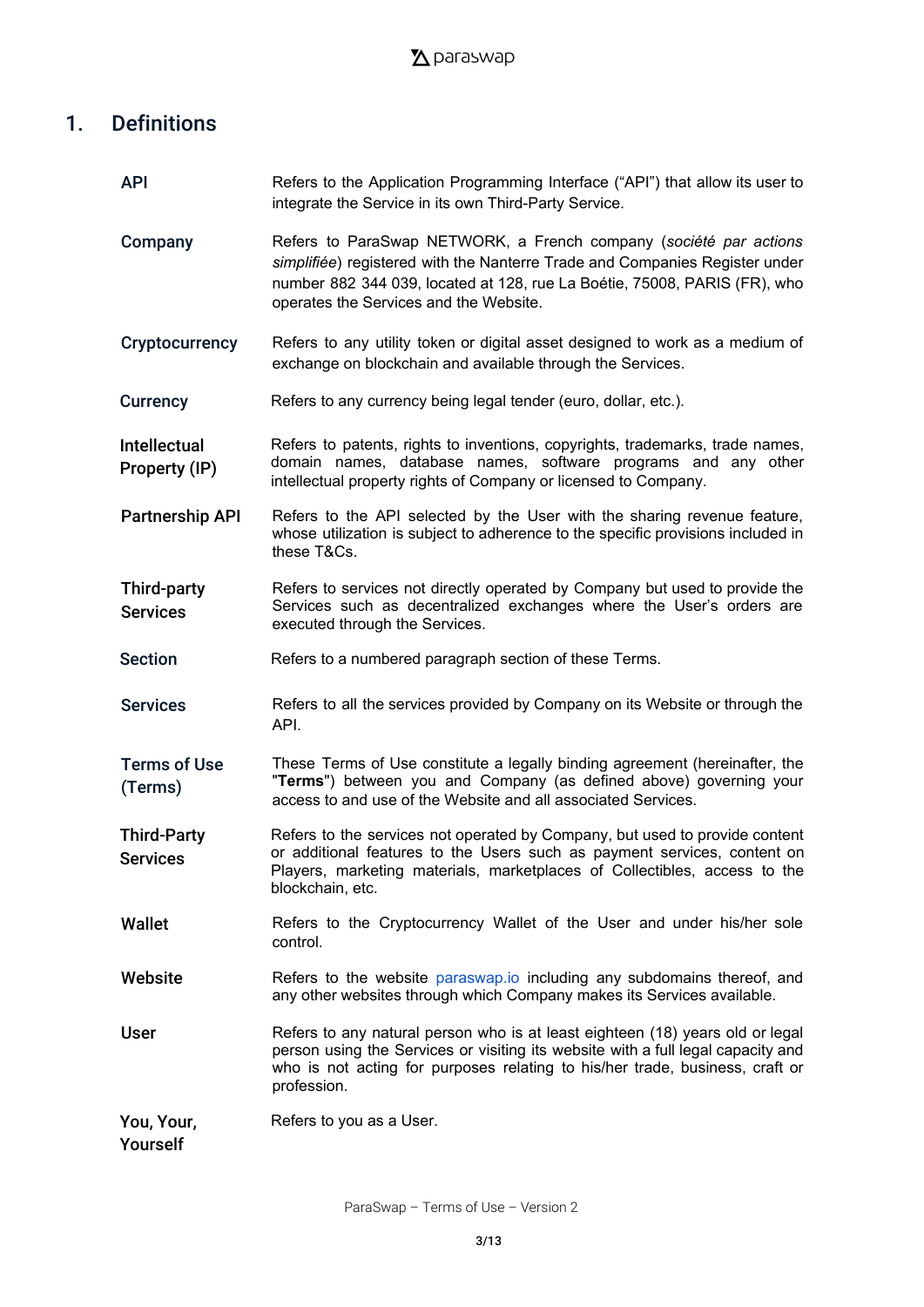# <span id="page-3-0"></span>2. Foreword

Don't jump over this Section, it contains important information !

- 2.1.1. Please read these Terms carefully before using the Website.
- 2.1.2. The Website is intended to You who is at least eighteen (18) years old.
- 2.1.3. These Terms shall apply from Your first access to the Website and shall remain applicable as long as You use the Website. These Terms apply to all visitors and Users who access the **Website**
- 2.1.4. By using the Service, You confirm that You have in Your country, the capacity to contract and to subscribe to the Service and You are deemed to have read and accepted these Terms exhaustively and unconditionally. In the event You do not accept the whole or part of these Terms, You must immediately stop using the Service.
- 2.1.5. These Terms apply, without restriction or reservation, to any use of the Service by Users on its Website.
- 2.1.6. By using the Service, You acknowledge to be aware of the economical and technical risks linked to the use of the blockchain technology and Cryptocurrencies, particularly that :
	- Cryptocurrencies are based on blockchain, an emerging technology that may be at risk of failure, bug, malfunction, breakdown, evolution or disruption;
	- Cryptocurrencies operate on a network without intermediaries and do not benefit from legal tender, unlike currencies issued by central banks;
	- the legal framework of Cryptocurrencies varies according to the jurisdiction in which You are located. Cryptocurrencies may be banned or subject to a regulatory framework that could significantly or totally lower its value;
	- Cryptocurrencies are digital assets whose value is not inherently guaranteed and depends on unregulated markets (in which fraudulent acts may occur under traditional financial regulation). You are exposed to high risks of loss in the event of a drop of Cryptocurrencies' value;
	- the Service may be subject to cyber-attacks (malware, denial of service attacks, Sybil, consensus-based attacks, etc.) and hacking in the course of the whole process from transmitting Your order to the Third-Party Services to its execution and the validation of transactions on the blockchain.
- 2.1.7. If You do not agree to these Terms, You should not use the Website.
- 2.1.8. These Terms are accessible at any time on the Website and will prevail over any other version or any other contradictory document.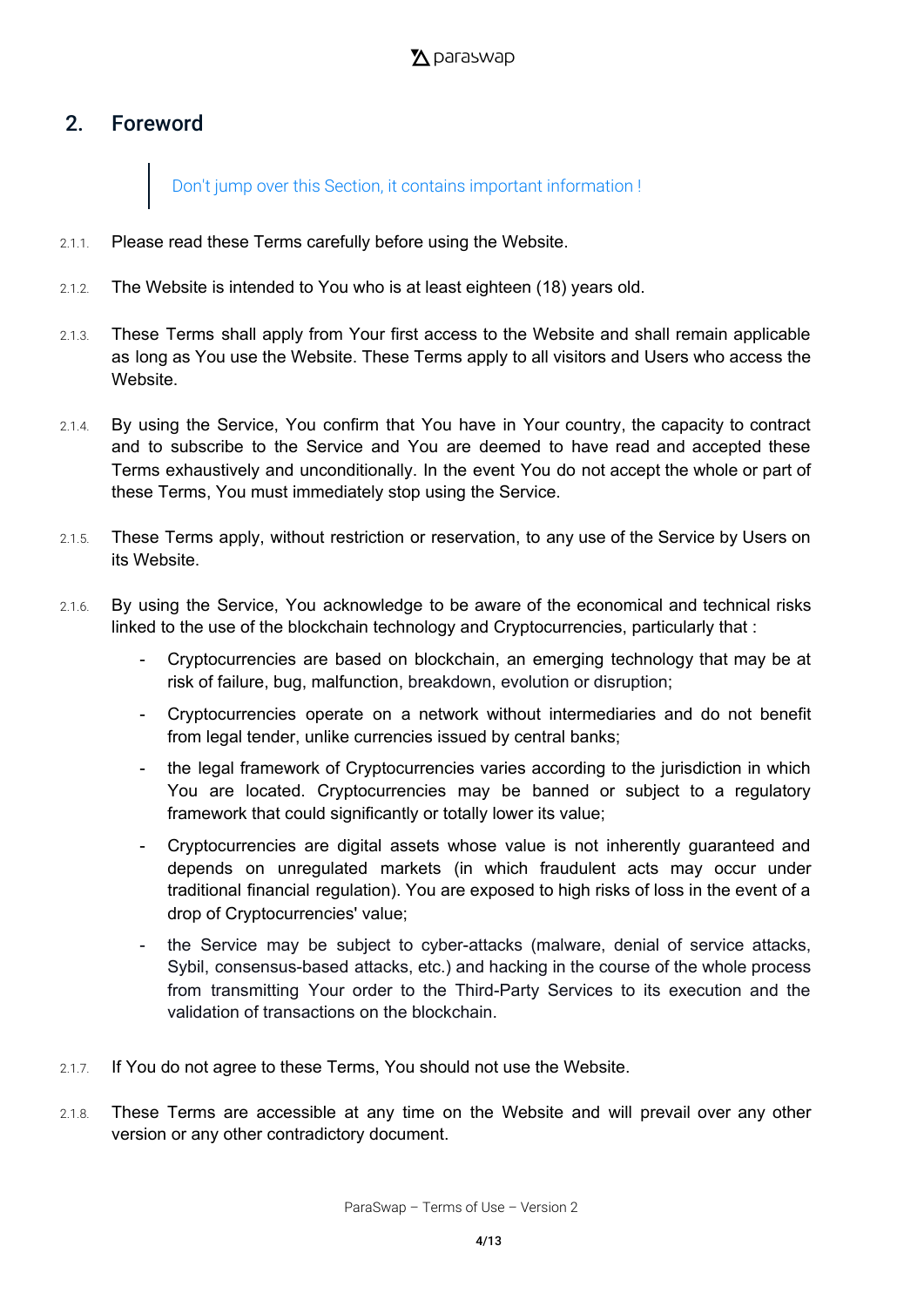# <span id="page-4-0"></span>3. Services

Refers to what ParaSwap is committed to be doing today and tomorrow and to the best of its ability: allowing you to get the best prices on the Crypto DEXes.

If ParaSwap makes you become the King of Cryptocurrencies, you are expected to read these Terms and accept them entirely.

#### <span id="page-4-1"></span>3.1. Scope

- 3.1.1. Company, develops, operates and provides the Service, an online application that enables You to benefit from a Decentralized Exchange's aggregator platform, offering You the best prices on the market regarding token swaps on Ethereum's blockchain.
- 3.1.2. The Service is free of charge, Third-Parties and transactions fees excluded.
- 3.1.3. For more information, You are invited to consult our documentation at <https://paraswap.io/docs> where all information relating to the Service are available.

#### <span id="page-4-2"></span>3.2. Swap

- 3.2.1. The Swap section allows You to get the best rate when placing an order executed by Third-Party Services to exchange Cryptocurrencies into other Cryptocurrencies.
- 3.2.2. Company does not hold on any of Your Cryptocurrencies but solely provides an aggregator Service interacting with Third-Party Services.

#### <span id="page-4-3"></span>3.3. Swap and Transfer

- 3.3.1. The Swap and Transfer section allows You to use the above mentioned Swap service and send the resulting amount to another address.
- 3.4. ParaSwap Pool
- 3.4.1. ParaSwap Pools (hereinafter the "**Pool"**) is a liquidity pool operated by Third Party Services that offer an exchange rate on specific pairs. The Pool is not favoured by the algorithm for rate calculation between Third Parties which is carried out fairly and equally.
- 3.4.2. The Pool Service is provided free of charge and at Your own risk. Company may under no circumstances be held liable for any damage resulting from a transaction carried out through a Pool.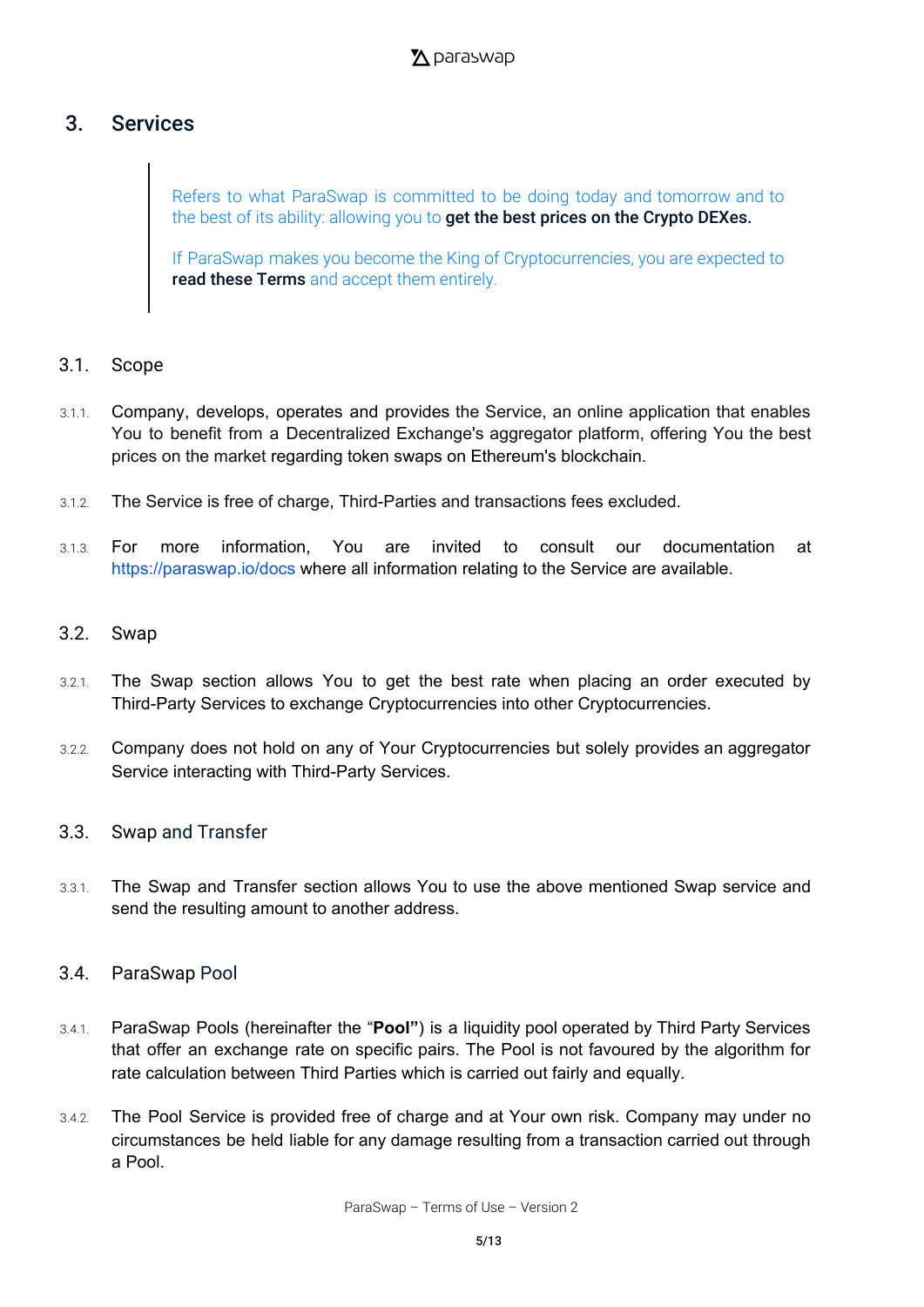#### 3.5. Price alert

- 3.5.1. Price alert Service allows You to provide his contact information (email, URL, etc.) to be notified when the price of a Cryptocurrency reaches a given threshold.
- 3.5.2. This Service is not guaranteed by Company, which shall not be held liable in the event of failure of the alert.
- 3.6. Support
- 3.6.1. Support is available through the Website chat or at this email address: [contact@paraswap.io](mailto:contact@paraswap.io).
- 3.6.2. Company undertakes to respond without undue delay, depending on the number of requests in process.

#### <span id="page-5-0"></span>4. User's Wallet

Connect your Wallet to get the most out of ParaSwap!

- 4.1.1. You can connect Your Wallet to the Services which allows the Services to collect and display the Your Wallet information.
- 4.1.2. You may, at any time, log off Your Wallet from the Services.
- 4.1.3. Company endeavours to ensure the security of the Website. Nevertheless, it is Your responsibility to take additional measures to secure the Wallet (e.g. *keeping the Wallet locked when not in use*).

## <span id="page-5-1"></span>5. API Availability

# ParaSwap can be everywhere, be ready!

5.1.1. Company makes available to You, on request or through the Website, an Application Programming Interface (hereinafter an "**API**") giving access to the Services to Third-Party end users. The API allows You to set a fee shared between You and the Service according to a specified rate on the API documentation. API offers You a series of features to customize the service to the end-users.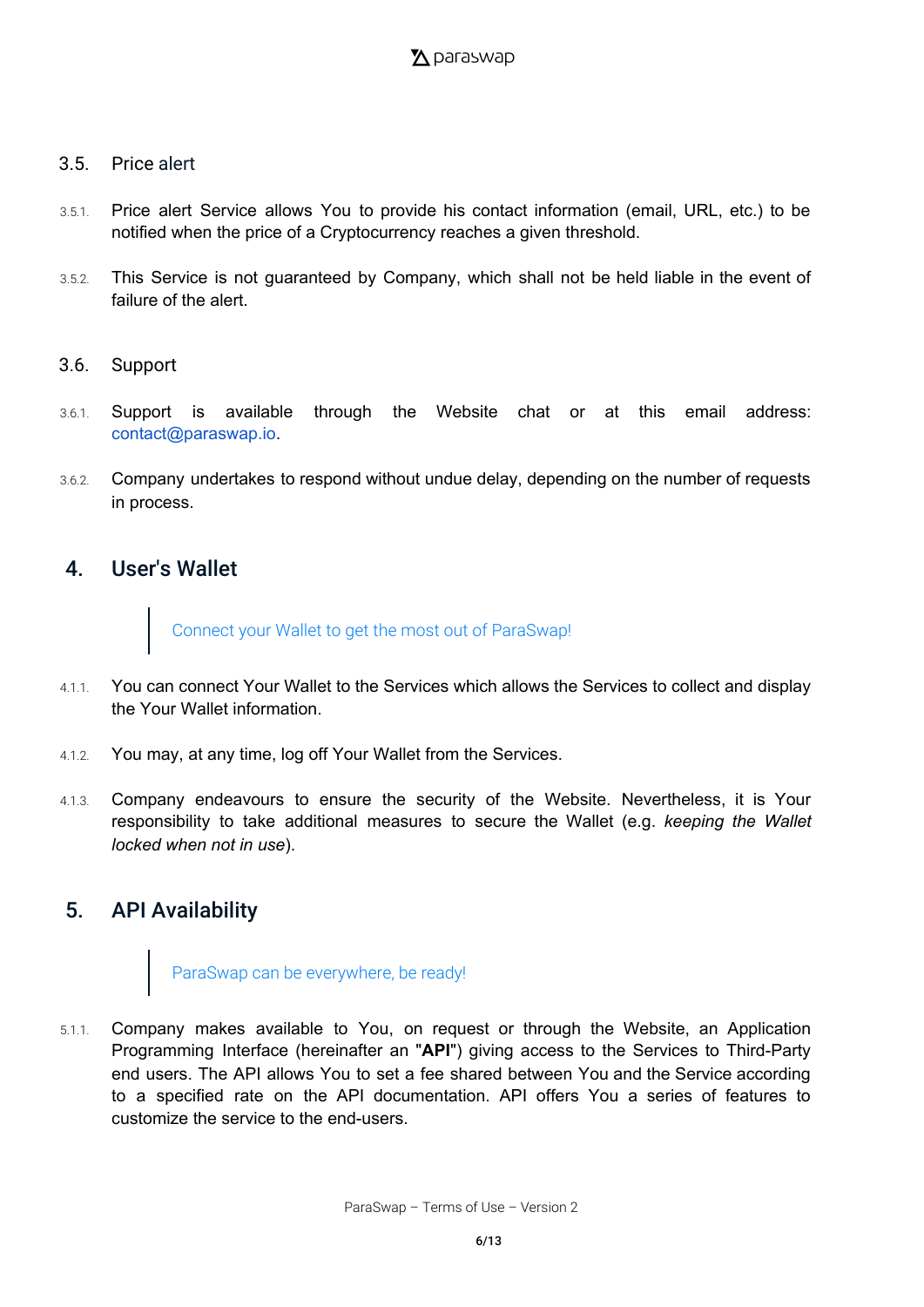- 5.1.2. The use of the API is subject to the fulfilment of any and all the provisions under these Terms, without exception.
- 5.1.3. The use of the API is subject to the following conditions:
	- to select the relevant configuration;
	- to use it for Yourself;
	- to use it on a fee-based purpose, You agree to select the Partnership API.
- 5.1.4. In the event of failure to comply with the above, Company reserves the right to immediately suspend Your use of the Services without prior notice, in the conditions set forth in Section 6.1.4.

## <span id="page-6-0"></span>6. Pricing

- 6.1.1. The Service is delivered out of charges, whether on the Website or through the API.
- 6.1.2. However, the use of the Partnership API is subject to a fee based on the conditions available via this link : <https://learn2swap.com/l2s/understanding-paraswap/fees>

# 7. Liability of the User

ParaSwap has obligations, but so do you...

- 7.1.1. You guarantee the Services against any breach, exceeding the foreseeable risk, that may result from the Services' use.
- 7.1.2. You undertake to use the Services only following these Terms. It is not authorized to reconstruct the Services, decompile, disassemble or circumvent the technical restrictions it contains, except to the extent that such operations would be permitted by applicable laws. It is also prohibited to lend, rent, lease, resell, transfer or host the Services to or for Third-Parties, unless expressly authorized by Company.
- 7.1.3. While using the Website, You shall refrain from any act and/or omission which could: (i) impair the proper functioning of the Website, especially if it interferes with the use of the Services by other Users; (ii) damage Company's interests, rights and/or reputation; (iii) damage Third-Parties' interests, rights and/or reputation (e.g. the Platform); (iv) be contrary to public order; and (v) be deemed and/or held illicit, illegal or amounting to a contractual breach.
- 7.1.4. Company reserves the right to suspend Your access to the Services, at any time and by any means, without compensation or prior notice, and to seek damages and other legal remedies if You engage in any conduct or activity that is in violation of these Terms, unlawful, fraudulent or detrimental to other Users or the Service.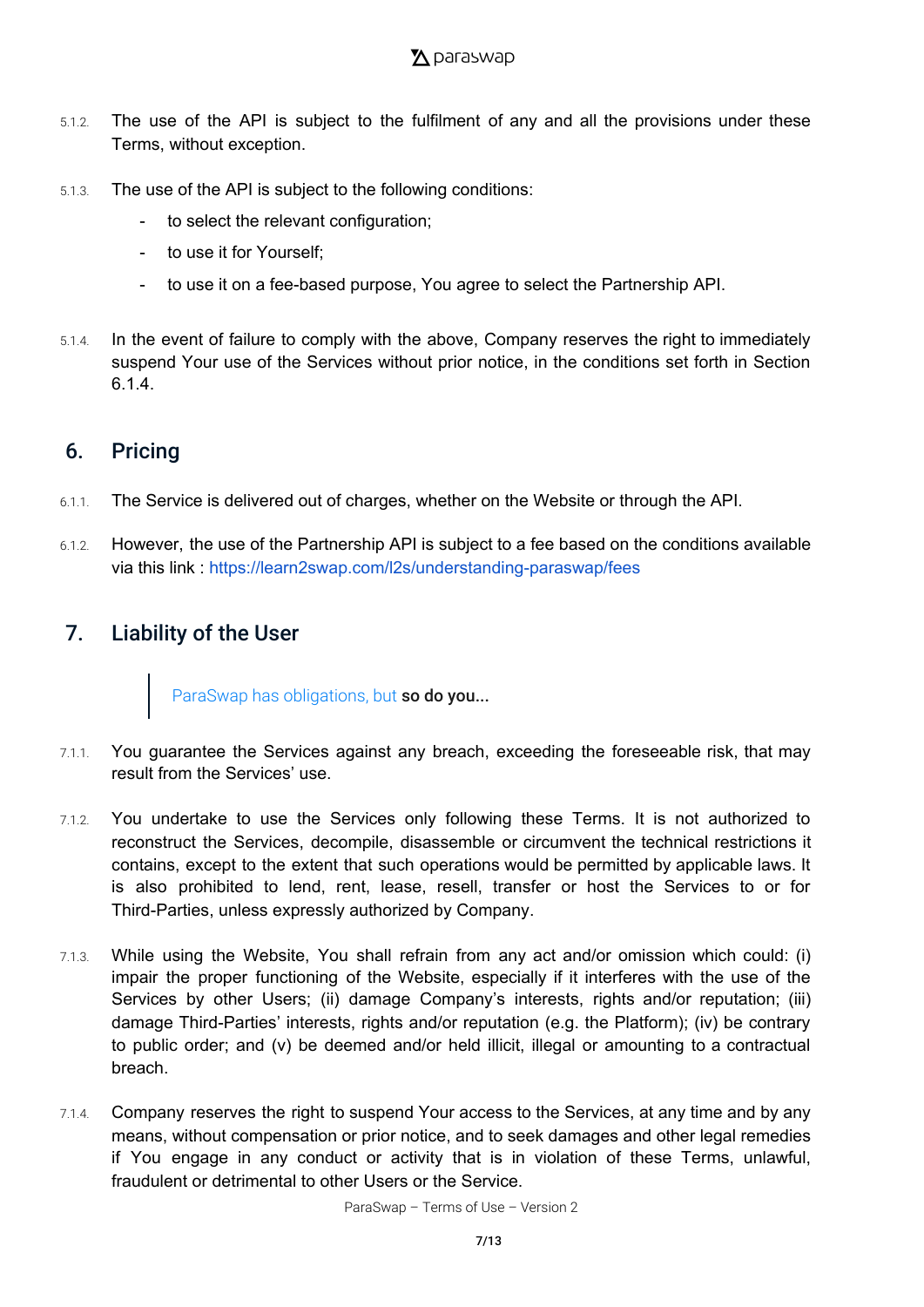7.1.5. You guarantee Company against any error in the amount of money sent to the Services from Your bank account.

#### <span id="page-7-0"></span>8. No warranties

- <span id="page-7-1"></span>8.1. Nature of the Service
- 8.1.1. The Service is provided on an "AS IS" and "AS AVAILABLE" basis, free of charge, without warranties of any kind and must be operated under Your exclusive responsibility.
- 8.1.2. To the fullest extent permitted by law, Company disclaims any representations and warranties of any kind, whether express, implied, or statutory.
- 8.1.3. You acknowledge and agree that Your use of the Service is at your own risk.
- <span id="page-7-2"></span>8.2. Nature of the information provided on the Website
- 8.2.1. To the exception of these Terms, please note that the information on the Website shall not be regarded as information of a contractual nature and nothing on the Website should be construed as an offer, invitation or solicitation to buy or to sell, or as an offering of Cryptocurrencies.
- 8.2.2. The information available on the Website is provided solely for informational purposes. Even though Company strives to publish complete, accurate, reliable and up-to-date information on the Website, Company does neither represent nor warrant that such information is ultimately complete, accurate, up-to-date and/or fitted to Your particular situation as of the date You access it.
- 8.2.3. As a result, You shall take any and all steps to check and verify the completeness, accuracy, validity and suitability of any and all information accessible on the Website.

#### 8.3. Accessibility of the Website

<span id="page-7-3"></span>Company does not warrant that Your access and use of the Website, will be uninterrupted, timely and free from errors, defects, malfunctions, viruses, malicious codes or other harmful elements of any kind whatsoever.

## <span id="page-7-4"></span>9. Liability of Company

ParaSwap works hard to provide you with a service working day and night, summer and winter. But our team is human and is not immune to accidents or mistakes.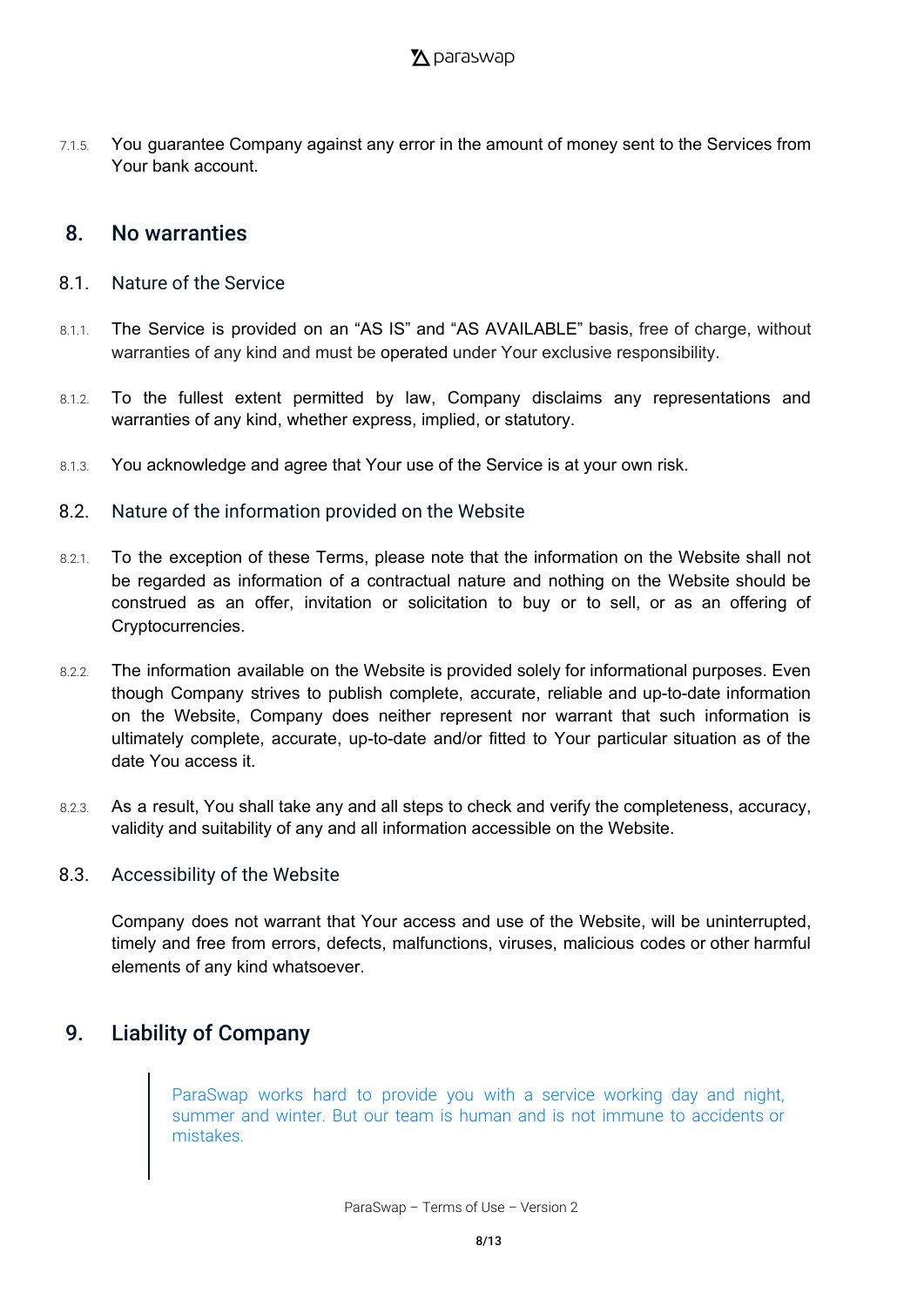If we make a mistake in the execution of our mission, we will be accountable!

However, we will not be able to pay you more than what you have given us in the previous months, unless the law provides otherwise...

#### 9.1. Limitation of liability

- 9.1.1. Company undertakes to implement all the necessary means to ensure the best delivery of the Service provided.
- 9.1.2. However, under no circumstances shall we or any of our officers, directors, employees, contractors, agents, affiliates, or subsidiaries be liable to you for any claims, proceedings, liabilities, obligations, damages, losses, or costs in an amount exceeding the amount you paid to us in exchange for access to and use of the Service, or \$1,000.00, whichever is greater.

#### 9.2. Exclusion of liability

- 9.2.1. Unless otherwise specified by applicable legal provisions, Company shall not be held liable for any claim occurred or aggravated due to the action, intervention or omission of Users, or for: (i) Users errors or omissions in, or loss or damage incurred as a result of the use of any content made available through the Service, including but not limited to the loss by a User of the control over his/her Wallet; (ii) personal injury or property damage, of any nature whatsoever, resulting from any access or use of the Service; (iii) unauthorized access or use of any secure server or database in our control, or the use of any information or data stored therein; (iv) interruption or cessation of function related to the Service; (v) unusual or illegal use of the Service offered, by a Third-Party or a User, including in the context of transactions carried out through Pools; (vi) the prices displayed on the Website, provided by Third Party Services; (vii) any immaterial, indirect, successive, special, exemplary, punitive or consequential damage, arising out of or in connection with these Terms such as a commercial loss, loss of profit or commercial disorder; (viii) external events outside of Company's control, including but not limited to breakdowns or malfunctions of the Service not caused by Company (cyberattack), bugs, viruses, requirements and risks inherent to the protocol (in particular technical failures and volatility of ETH prices), (ix) regulations in force and mandatory in the country of the User; and (x) force majeure events, within the meaning of [Article](https://www.legifrance.gouv.fr/affichCodeArticle.do?idArticle=LEGIARTI000032041431&cidTexte=LEGITEXT000006070721&dateTexte=20161001) 1218 of the French civil code.
- 9.2.2. You acknowledge and agree that it is your sole responsibility to evaluate and select the Third Party Service you choose to operate the Service. The Service is solely an intermediary, acting as an aggregation platform for Third Party Services, that transmits the User's orders to such Third Party Services. Thus, Company cannot be held liable for any losses resulting from the operation of a Third Party Service.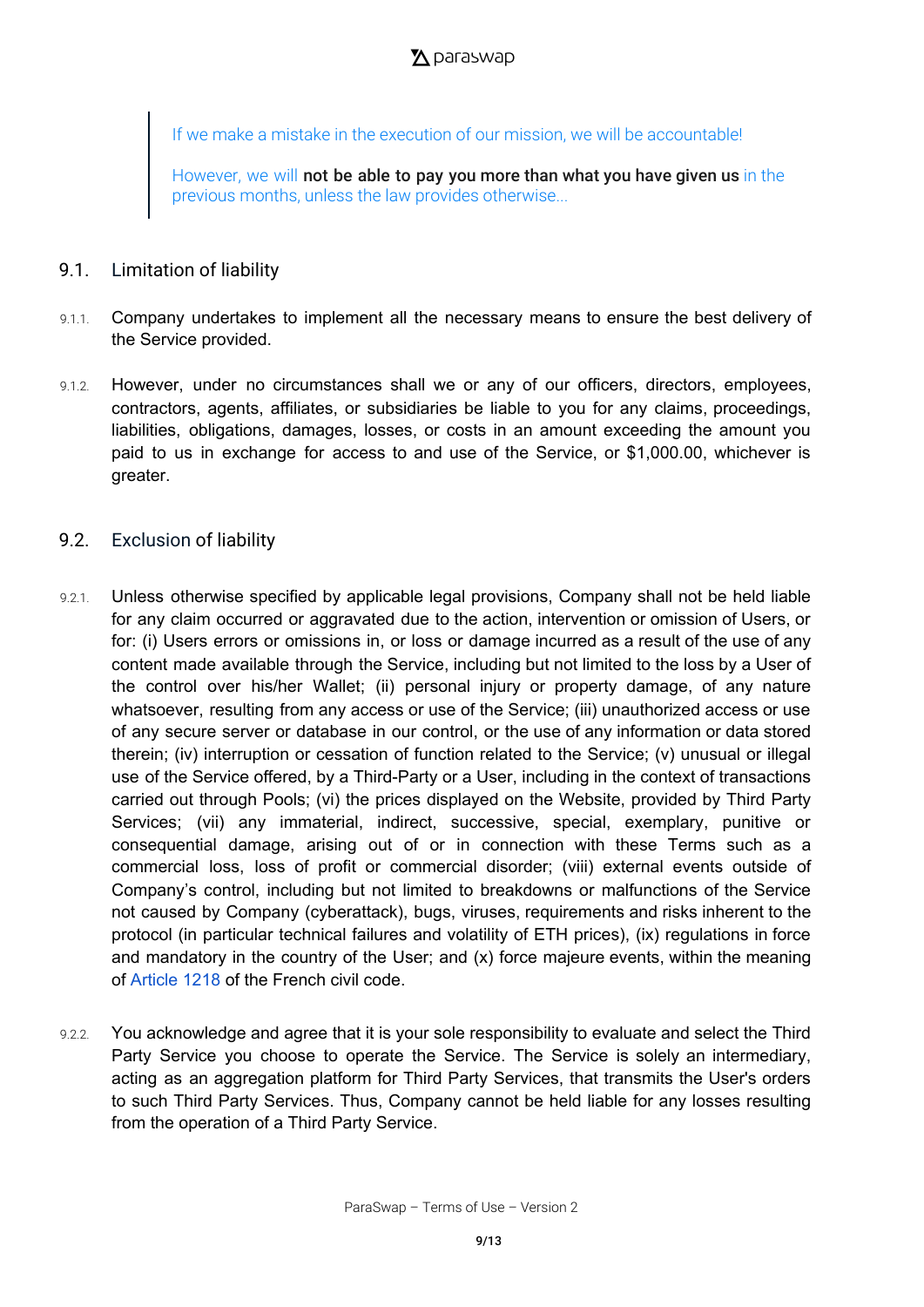#### 9.3. Insurance

We have an insurance umbrella above our head to protect us... just in case !

- 9.3.1. You are informed that Company has subscribed to an insurance policy with unslashed.finances service (the "**Insurance company**") to cover a variable amount of Cryptocurrency loss.
- 9.3.2. Your are not the beneficiary of this insurance policy which only covers a certain area of damage, a given amount and under the conditions defined between Company and the Insurance company. As a consequence, You may not, under any circumstances, invoke this policy to claim compensation for Your prejudice beyond the conditions stipulated by these Terms.
- 9.3.3. You are informed that the terms and conditions established by the Insurance company, especially its cooperative nature, are fully enforceable vis-à-vis or against Company in the event of the occurrence of a claim under the policy.
- 9.3.4. For more information on the cover, You are invited to read the Insurance documentation.

## <span id="page-9-0"></span>10. Intellectual property

In case you are wondering, ParaSwap is, and will remain, the owner of its brand, its design, its algos and its know-how. In other words, do not try to steal its elements at the risk of being pursued by his army of lawyers.

- 10.1.1. All Intellectual Property rights on the Website and on any related software, computer code and programs, systems architecture, structure, organization and source code, whether based on blockchain technology, excluding the Users content, constitute the sole and exclusive property of Company and/or its licensors or suppliers, as applicable.
- 10.1.2. Subject to Your strict compliance with these Terms, Company grants You a worldwide, royalty-free, limited, revocable, non-transferable and revocable licence to use the Service. As a result, You shall use the Service for Your personal purposes only, excluding notably any commercial use, total or partial, without the prior written consent of Company.
- 10.1.3. Company is the Service's database producer. Any total or partial representation and/or reproduction and/or extraction and/or use for other purposes of the Website and Services' content protected by intellectual property rights (including database rights), regardless of the framework and medium used, without the express, prior and written authorization of Company is prohibited.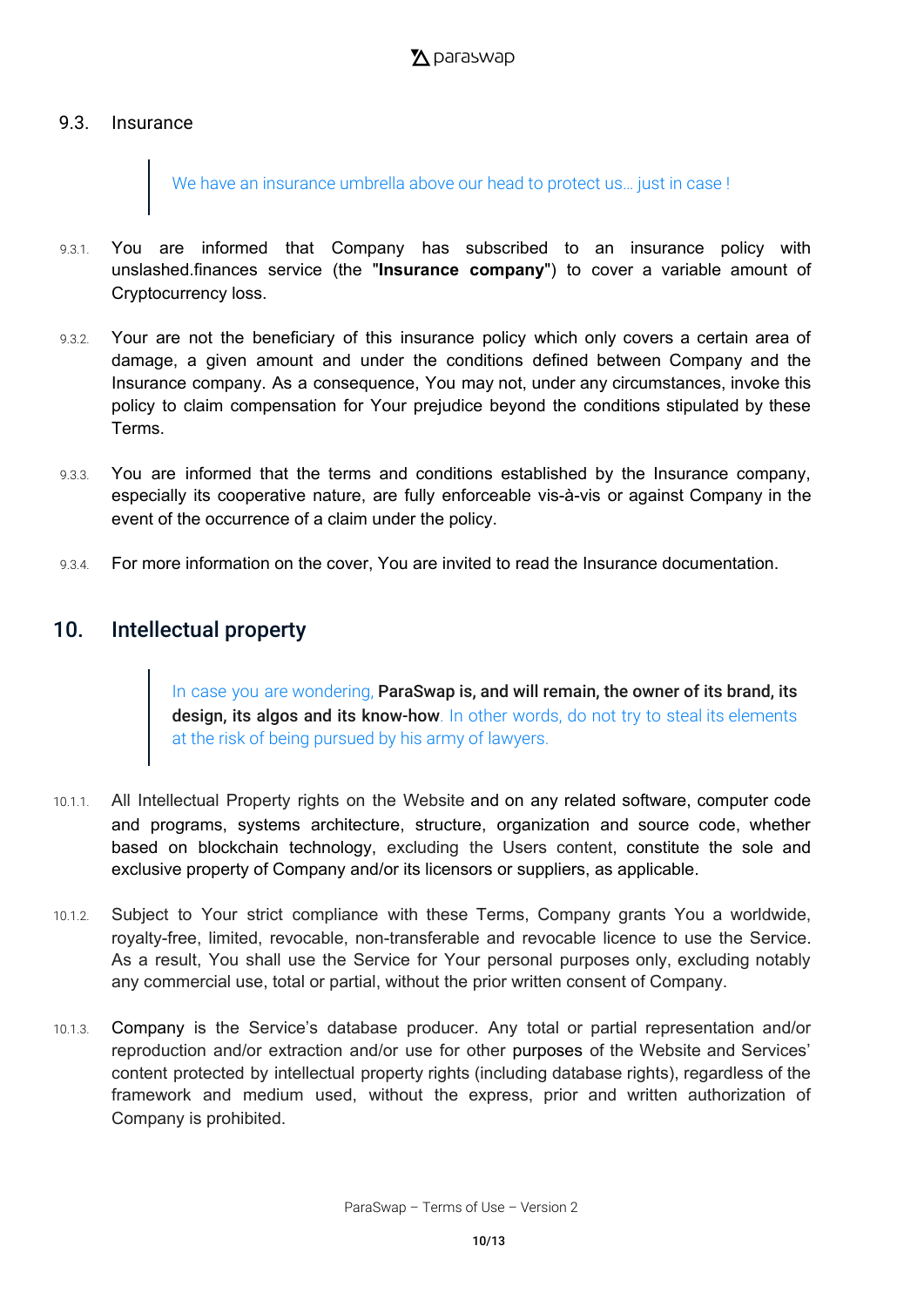## $\Sigma$  paraswap

10.1.4. You agree to indemnify, defend, and hold harmless Company, its Affiliates, employees and agents, from and against any and all costs, liabilities, losses, and expenses (including without limitation reasonable attorneys' fees) resulting from any claim, suit, action, or proceeding brought by any Third-Party against Company, its Affiliates, employees or agents alleging Your infringement or misappropriation of any Intellectual Property Rights relating to the delivery or use of the Services.

## <span id="page-10-0"></span>11. Privacy policy

ParaSwap is fully committed to respecting your privacy and the confidentiality of **your data**, which is the least we can do for a "crypto" service.

More precisely, our service is compliant with the GDPR: if you wish to exercise your rights, send a detailed and motivated email to **[contact@paraswap.io.](mailto:contact@paraswap.io)** 

- 11.1.1. For Your perfect information, please note that information enabling to identify You directly or indirectly (hereinafter "**Personal Data**") is processed by Company in relation to Your use of the Website, including by means of cookies.
- 11.1.2. To know more about the processing of Personal Data implemented by Company as well as its use of cookies, please refer to the Privacy Policy accessible on the Website.

## <span id="page-10-1"></span>12. Hyperlinks

If you click on a link that leaves the Website, ParaSwap is not responsible for what happens on the other side!

- 12.1.1. The Service may contain links or content from Third-Party Services that may be subject to different terms and conditions and privacy obligations.
- 12.1.2. Company shall not be liable for the availability or accuracy of such Third-Party Services, or the content, products, or services available from them.
- 12.1.3. Links to such Third-Party Services are not an endorsement by the Service of such services.
- 12.1.4. In this respect, please note that Company has no control over and does not monitor the content published by these Third-Parties. Consequently, Company shall not be held liable for any content published by any Third-Party whatsoever.
- 12.1.5. Links redirecting to the Service are only authorized subject to Company's prior written consent.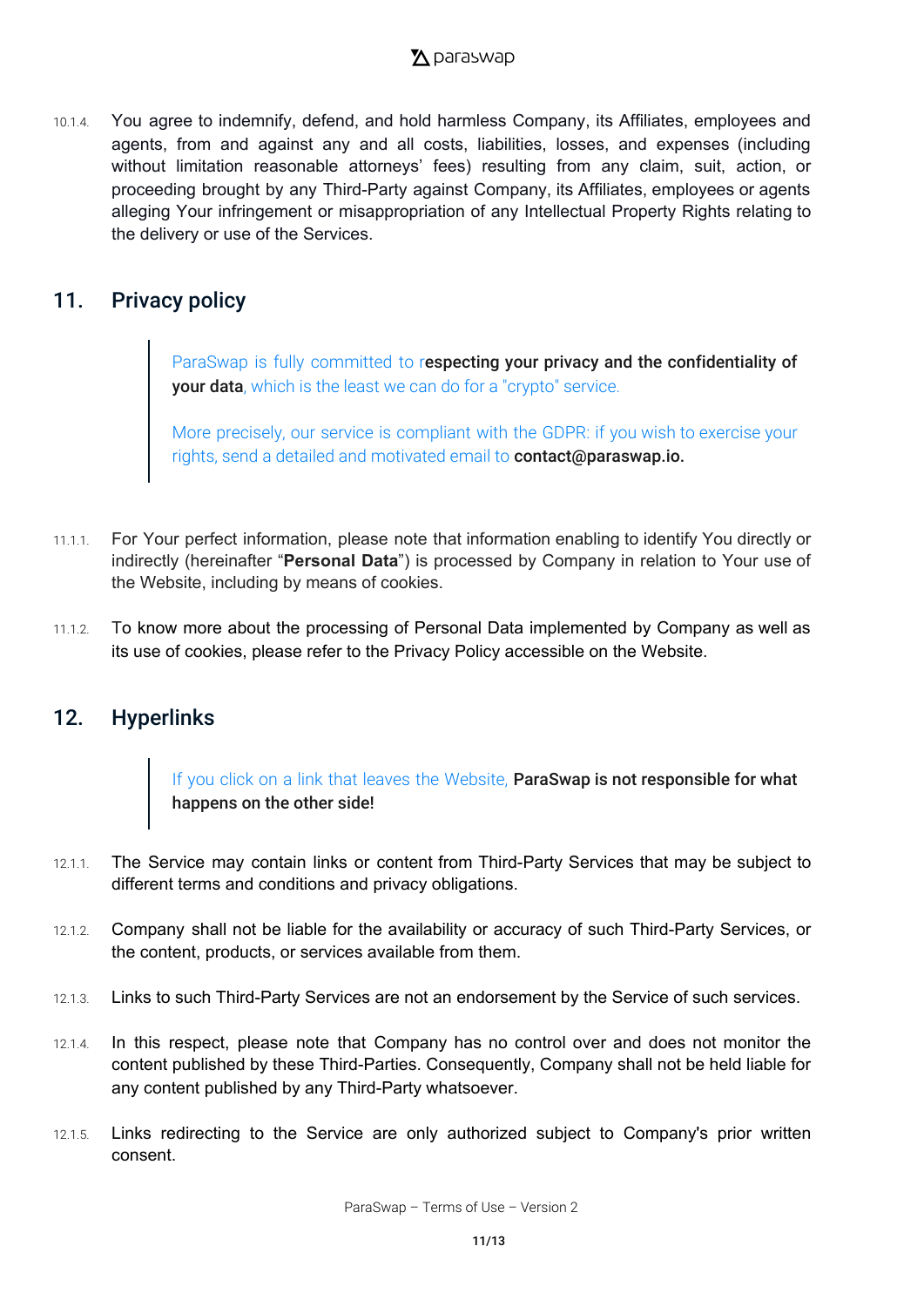# <span id="page-11-0"></span>13. Amendment

Nothing is immutable (except Cryptos): ParaSwap will be able, in your interest or its own, to add, modify or delete its services but also the rules of the game!

- 13.1.1. Company reserves the right to modify or stop the accessibility of all or part of the Services and/or the Website and/or the applications at any time.
- 13.1.2. Company reserves the right to modify, at any time, all or part of these Terms. User's use of the Services constitutes its acceptance of the Terms amendment. The applicable version of these Terms is the latest version published on the date of use of the Services offered by Company.

#### <span id="page-11-1"></span>14. Non-waiver

The fact that ParaSwap does not invoke a clause in the spring does not mean that it will not be able to invoke it in the summer. Similarly, if a clause is no longer valid because of a change in legislation, for example – the rest of the Terms and Conditions will continue to apply as if nothing had happened.

- 14.1.1. Failure by Company at any time to require the other party to perform any of its obligations under these Terms will not affect the right of Company to request their execution thereafter.
- 14.1.2. The nullity of any Section of these Terms does not affect the validity and the obligation to respect the other Section.

#### <span id="page-11-2"></span>15. Complaints and support

- 15.1.1. Company has established and maintains an effective procedure for the reasonable and prompt handling of Your complaints and questions linked to the Service. Any complaint or question can be sent to Company at this email address: [contact@paraswap.io.](mailto:contact@paraswap.io)
- 15.1.2. Company undertakes to respond as quickly as possible, depending on the number of requests in process.

# <span id="page-11-3"></span>16. Jurisdiction and applicable law